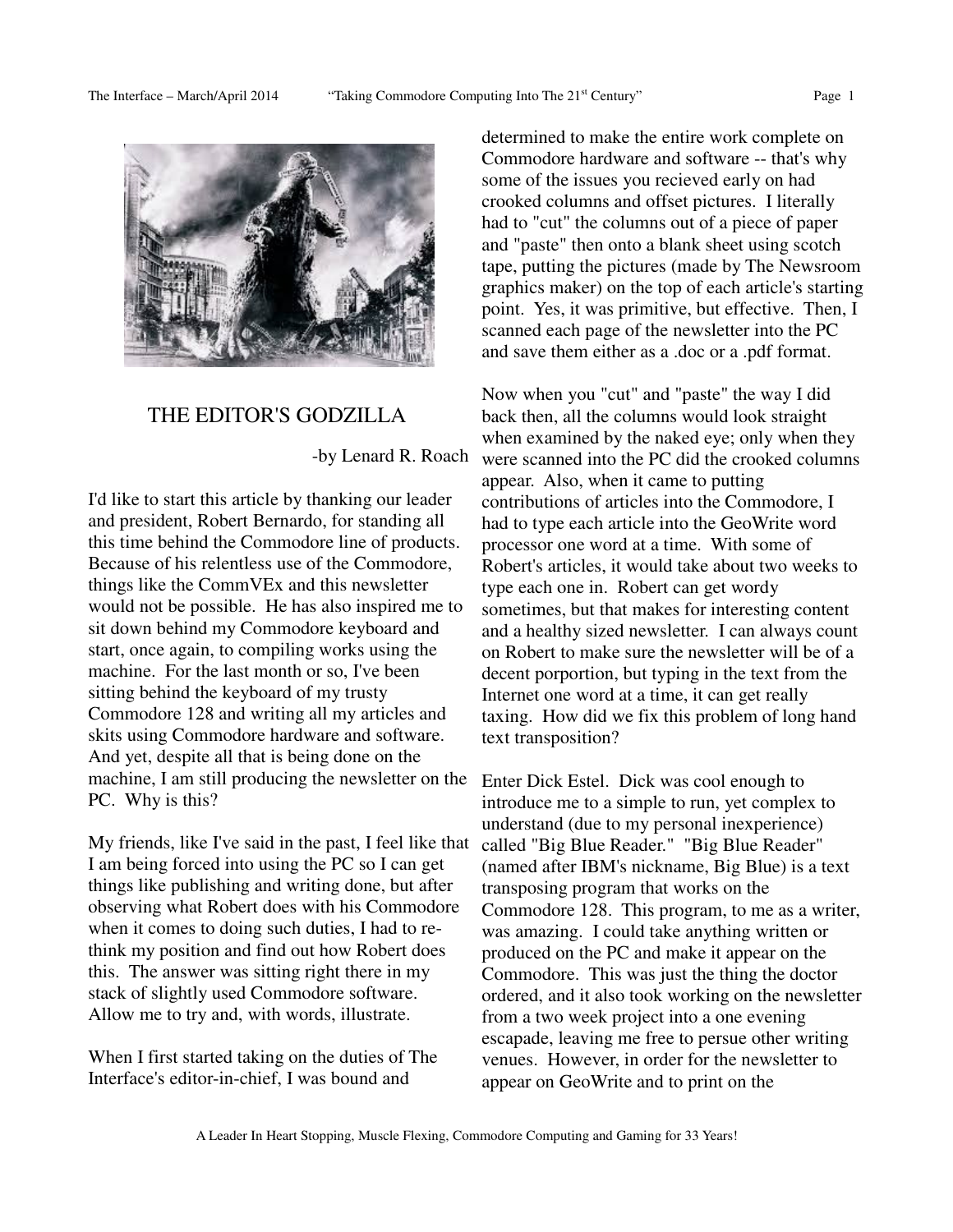Commodore printer, another program had to be introduced.

Enter Dick Estel again, with his shipping to my house a copy of "Wrong Is Write" for Geos. "Wrong Is Write" is a Geos program that converts text and makes it readable in GeoWrite, and vice versa. As an avid Geos user, I really enjoyed this program and the program was, for the most part, self explanitory. I started making writing on the Commodore a more common thing.

Then came the books. "Run/Stop-Restore" was written in Speedscript and GeoWrite, which was then converted to all GeoWrite, then copied using a photocopier I "confinscated" from an empty store space at the mall. "Run/Stop-Restore" went from nothing to assembled in one month during a lull in employment back in 1999. If you own one of the few copies in existence, you can tell this copy, due to it's crudeness, did not sell well in the world of printing perfection. The original text, as it appeared in 2000, is now on my website, www.lenardroach.com. Please find time to check it out.

Fast forward to 2010. Ten years, and several composed and published articles later, it was time to make an update to the book using a direct-topress publisher. Author House in Springfield, Illinois, was nice enough to take on the project of making a professional copy of "Run/Stop-Restore" provided I can take the book out of Commodore GeoWrite and into .doc using the Microsoft Word word processing program. Since "Wrong Is Write" and "Big Blue Reader" work in taking PC to Commodore, let's try doing this in reverse. The idea worked brillantly, and within three months and several re-writes later, five days after Christmas 2010, the first copy of "Run/Stop-Restore: 10th Anniversary Edition" rolled off the presses and was made available to the general public. This book has been a personal bestseller in the Roach archives and still manages to keep selling even here in the middle of 2014.

Yes, I've been a frog head and not thinking, after all the work I've done on the Commodore and PC with all the conversions, that I never thought of this before. I really thought that I was trapped forever to work on the PC using all their programs and leaving my Commodore in the computer room to collect dust, breaking it out occasionally to do something like budgeting and printing checks or envelopes. I was even going to re-write my Commodore Christmas story on the PC and not worry about trying to re-compose the text from Newsroom to GeoWrite. Now, with all the programs out of their dusty storage cases, and with lessons re-learned from Robert and others, I am back to composing works on the Commodore. I have a long way to go in getting the right cables and programs to take entire programs off the Internet and put them into my Commodore; I'm still stuck in having kind people in the Commodore universe mail me programs I want on standard 5.25 or 3.5 disks, which I try to pay for the disks and postage.

Thanks again for being patient with me while I get my head together and start working on the proper machines again. I was starting to feel like a heretic with me talking about working on the Commodore when I've been doing everything on the PC.

So here's how it goes down from heretofore at the Roach Center for BASIC Commodore Studies when it comes to composing anything in writing: First thing is to boot up the Commodore 128 and Geos operating system. I could probably use an upgrade from the 2.0 version I've been using and get something more up-to-speed. Next on my todo list is to boot GeoWrite 128 v2.1 and set my margins. I usually use .5" for the left margin and 7.5" for the right margin. I also set the font to Commodore 10 point for the simple reason that I can use that particular font in printing an NLQ copy on my dot-matrix printer in case I need to sometime.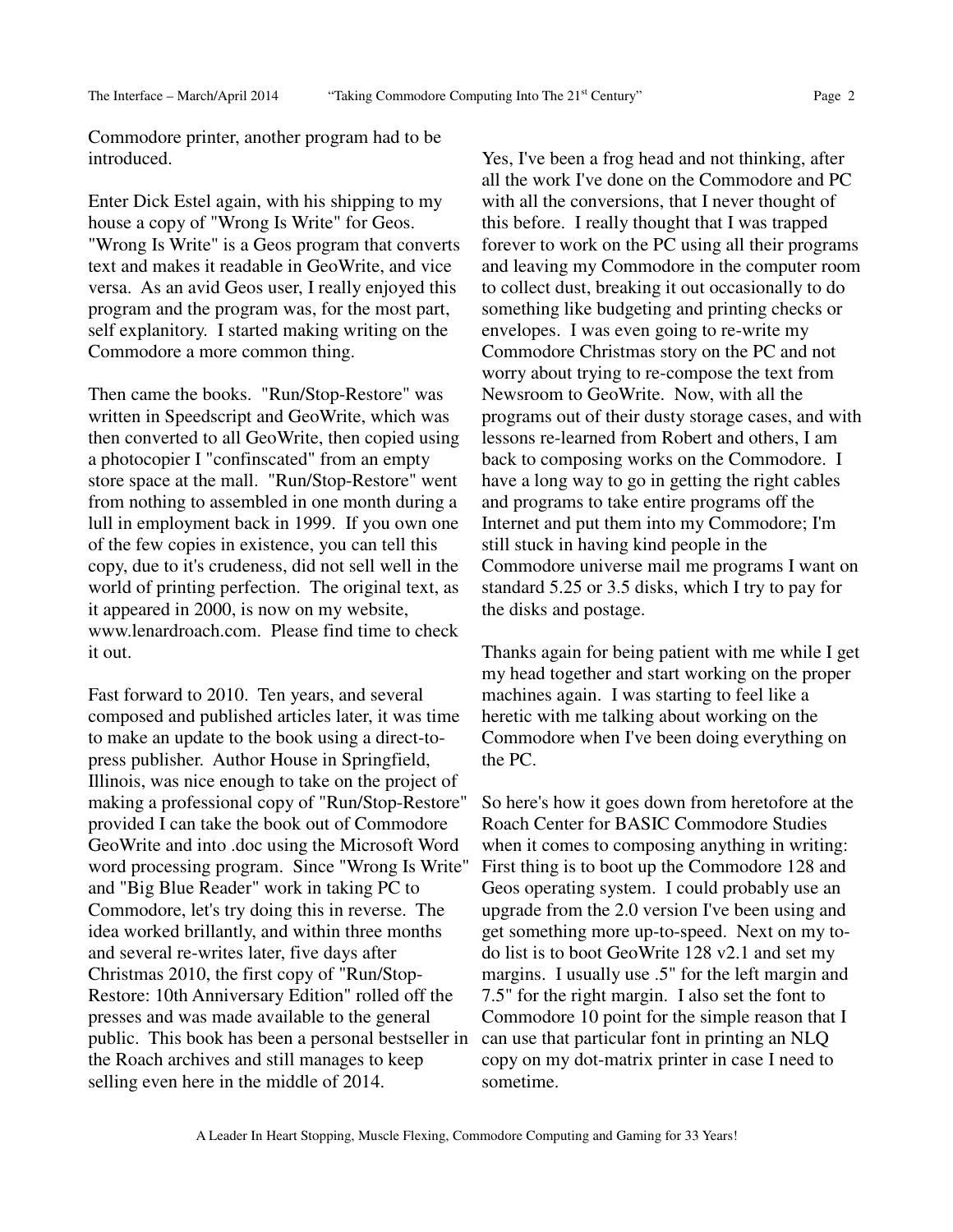Up next on the list is composing the document. I usually have a plan on a slip of paper in front of me to guide what I want to write about, or I can just sit at the Commodore and start typing away, hoping that something with some good sense will come out on the screen. For anyone who would like to know about writing structure, I would like to suggest the book "The Screenwriter's Workbook" by Syd Field. This book takes you step by step on how to write a movie script, but it's principles can also be used in composing skits, plays, articles, and short stories -- just make a slight modification to Mr. Field's style and get started. You'll actually see how easy it is to write for Commodore or anything else when you follow the steps listed in the book.

Up next, after saving the work under a new name (since I use the word "Untitled" to start all my work on the Commodore (GeoWrite won't allow you to write in its word processor unless you title the work first.)), I get out of GeoWrite and use the program "Wrong Is Write" in Geos to convert the work from GeoWrite 2.1 to PET ASCII. This process takes about ten to fifteen seconds depending on how large the document is. I'm currently writing a four act play for the Women's Group at my church which takes almost two minutes in "Wrong Is Write" to convert. Lots of text in that work.

Okay, up next in the process is to get completely out of Geos and load into the Commodore 128 the "Big Blue Reader" conversion program. Upon completed boot, I like to set the things like the date and time since it does seem to make a difference in Let me tell you once more how great it is to be on where the program falls on the disks. "Big Blue Reader" will require one 3.5 DSDD disk formatted in IBM 720K format. Luckily the Commodore, in "Big Blue Reader," can make that format happen in your standard 1581 disk drive. I've also discovered on the Internet that you can buy these soft sectored disks already formatted to 720K from www.oldsoftware.com for \$49.99 per 50 disks.

You can also get 5.25 DSDD disks in groups of 50 for the same price, but not formatted in Commodore, but in IBM. Jackets for the 5.25 will cost an extra \$4.99 to \$12.99 depending on the style ordered.

Select "Copy" from the menu on "Big Blue Reader" and select your document you just composed. Press the up-arrow on your Commodore to enter into conversion mode. Be sure to select "IBM Format" before pressing "Any Key" to continue. After pressing the key, watch the magic happen as your Commodore talks PC to your 1581 disk drive. The writer of the "Big Blue Reader" software should have got "Programmer Of The Year" when he developed this work since it is such a handy tool that no serious Commodore user should be without. In a few seconds, I'm popping the 3.5 disk out of the 1581 and heading for the PC sitting in the kitchen.

Booting the PC and waiting for it to load all the software off the hard drive takes several more minutes longer than it does loading anything on the Commodore, even with the Commodore running at 2 MHZ and the PC running at 1.8 GHZ, but once the PC is loaded, I insert the 3.5 disk into the drive on the PC, load the word processor, select "Open" and the 3.5 disk drive, then pull the Commodore processed document off the disk and into the PC's word processor. A few printing modifications and the document is ready for the newsletter. So, in essence, I am using the Commodore for writing and the PC for printing. A nice combination.

the Commodore again. My cat lays on the open space of my Commodore computer desk, soaking in the sun from the open bay-like window while I listen to music or whatever on my iPod sitting next to him, all the time working on the Commodore. Oh, what a feeling!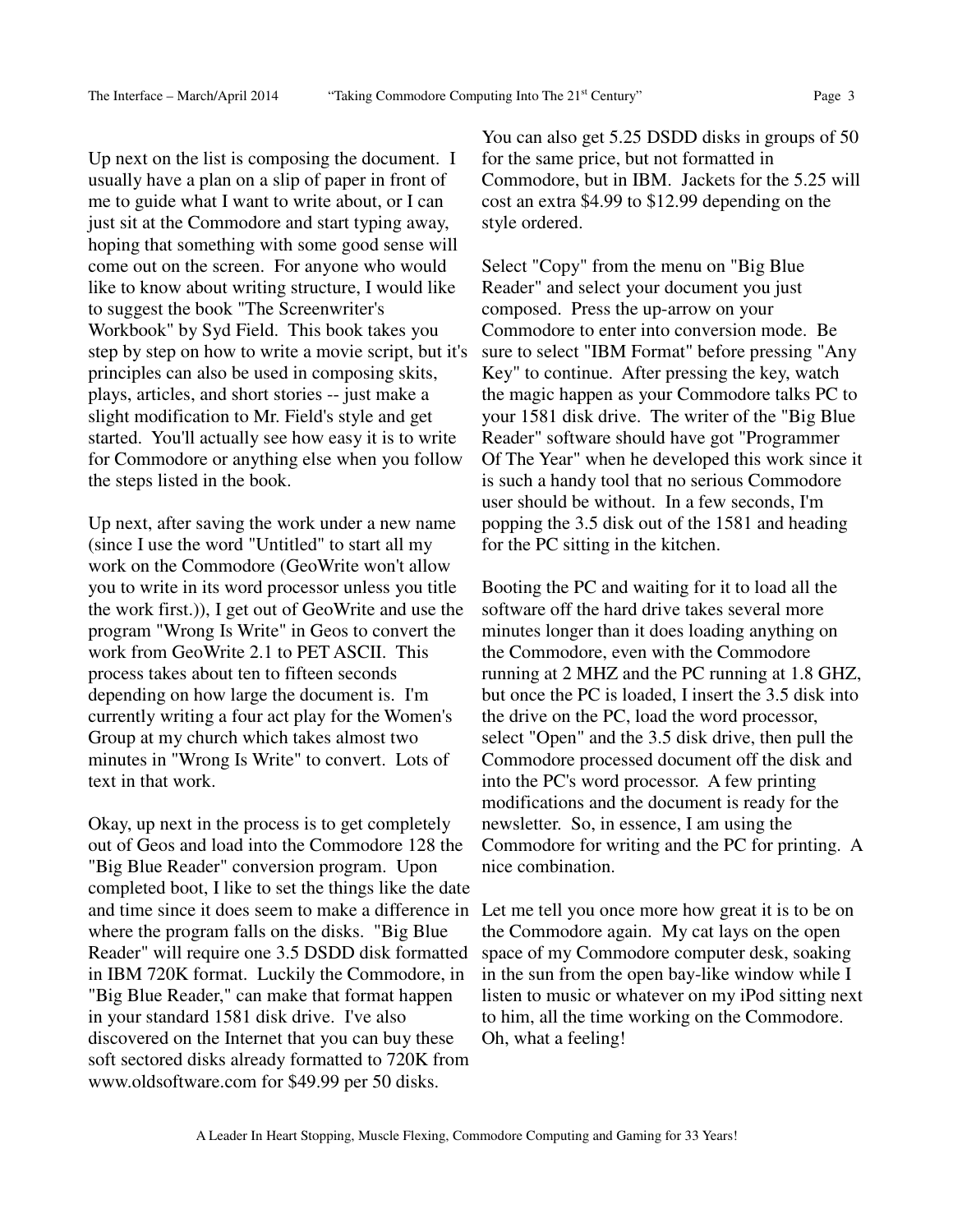

## MONTHY MEETING REPORTS

-by Robert Bernardo & Dick Estel

## March, 2014

-by Robert Bernardo

I arrived at Bobby Salazar's Restaurant about 5 before 11, and I started setting out the equipment. Member Greg was already there, and he was soon followed by v.p. Roger and much later, members Louis M. and son Vincent. Member Brad had already e-mailed his apologies that he wasn't going to make the meeting, and treasurer Dick was absent, too.

As usual, we ordered lunch first, and while we ate, I started the meeting with old business and new business. Under old business, I told the members that another payment was going out to the Plaza Hotel for the July 26-27 Commodore Vegas Expo. Under new business, we agreed that the April FCUG meeting should be moved to the last Sunday of the month, due to Easter falling on the third Sunday. I told the members that I would be unfortunately absent for that meeting, because I would be at the William Shatner Weekend, the annual event in which we members of his fan club hang around with him and attend his Hollywood Charity Horseshow. It is also the time when I ask him to autograph a piece of Commodore memorabilia – this year the top casing of a Commodore 8050 disk drive (bringing the entire drive would be impossible, because it weighs a ton!).

As we neared the end of lunch, we had a special guest visit us – Scott Lurndal. He had come all the way from Sunnyvale to visit his lady friend and also to visit our club, ostensibly to give away some Amiga items. Wow, what items they were! A boxed Amiga 1000 with everything except for the Kickstart and OS disks, a boxed Amiga 1080 monitor which needed repair, a boxed 1010 disk drive, and some programming books and hardware bits. When I asked him why he was getting rid of his items, he said that he had not used them in years and thought that somebody else could get enjoyment from them... but that was not the end of the story. I gently elicited him to tell us more, and after gauging our group for several minutes, he opened up. Boy, did he open up!

He spoke at length of how he's been into computers since the 1960s. Not personal computers, not mini-computers, but mainframe computers! He spoke about how he used to work with Burroughs (among others), one of the mainframe computer manufacturers of that era. He spoke about how the processor for one mainframe was spread over 9 cards! He spoke of how Burroughs was vertically-oriented company. He spoke of paper tape, huge hard disk platters, punch cards, removable drives, 9-track computer tape on reels, the V-500, booting a PDP-8 in 10 minutes, and 5 horsepower squirrel cage fans to cool mainframe computers. He spoke of the book,

"The Adolescence of P1" and the first worm (a "self-aware" program), the Morris worm. He spoke of Plato and the massively parallel game, Empire. He spoke of Dungeon and Dragon games on mainframes. Whew! I should have had an audio recorder or videocamera going to record all the history he was telling. Much of it went over my head (because I didn't know much about mainframes).

These days Scott has his own company in Sunnyvale and consults/advises others on how to keep their mainframe computers going, like the Living History Computer Museum in Seattle. In fact, he will travel if he is called to help repair a mainframe. His expertise is in the programming for mainframes.

On his Linux laptop computer, he showed us a few minutes of one of the videos he posted to YouTube. The topic – mainframe computers (of course). In fact, he wanted to post more about mainframes. You can find his YouTube channel by doing a search for his YouTube handle – slurn 45.

After Scott finished with his oral presentation, we carried on. I had a brief presentation on the new VIC-20 Multicart/Development cart with game set 2 from Kent Rittenhouse. (A few years ago we played with the VIC-20 Multicart/Development cart with game set 1.)

Greg had brought in two C64's and two 1541's for us to test out, the former to be tested with the Commodore Diagnostic cartridge. For one reason or another, we did not use that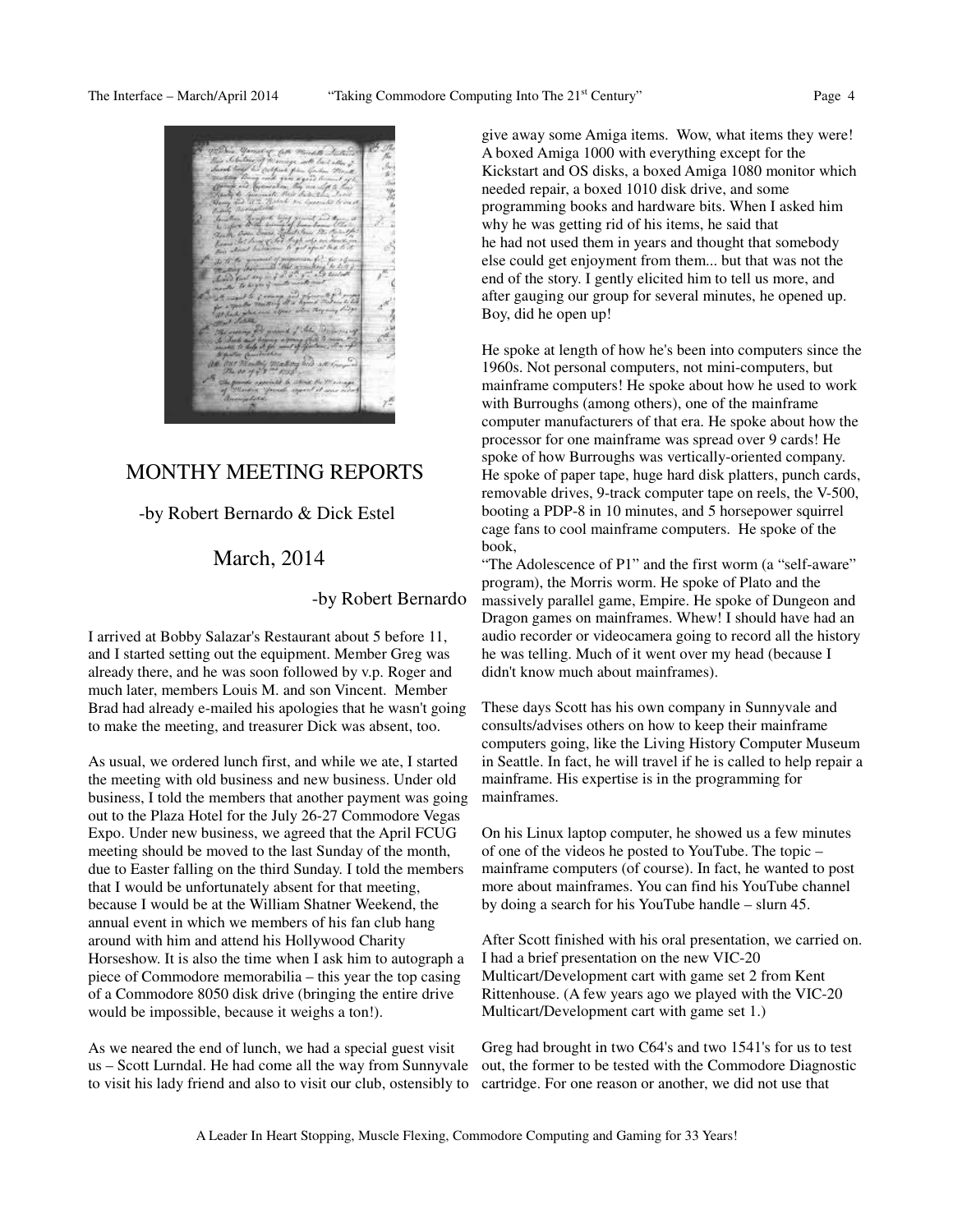cartridge. Instead, we used the Ray Carlsen Computer Saver for testing the two C64 power supplies. One p.s. was good; the LED indicators on the Computer Saver reported no problem after having the p.s. running for many minutes. However, it was a

different story for the other p.s.; after a few minutes, the Computer Saver reported that the 5V line was not working right. Whew! If Greg were to have connected that bad p.s. to his C64, it would have ruined the computer. Greg decided to toss the p.s., not even saving the power connector cable. I warned him that even the good C64 p.s. could go bad at any time and urged him to get a better one. In more testing, we found

that one C64 didn't seem to have sound, but the other was all right. The same for the disk drives - one o.k., one with loading difficulty.

I had brought my Amiga 600 in order to show off the Jim Drew Amiga-from/to-Mac disk utility, SYBIL with cartridge; and the Coast-to-Coast Technologies' disk copier, Synchro Express II with cartridge. Unfortunately, it was the A600's turn to stop working correctly. The computer screen showed a sickly green color over much of the screen. At first, I thought it was just color impurity from the CRT monitor. Nope. I reluctantly cancelled the presentation of the cartridges and admitted that repair tech Duncan MacDougall would have to look at the A600 again.

We discovered Boray's SD2IEC music player V2.1 for the VIC-20 would not play any music at all (it was touted to play about an hour worth of music). I figured that the music player was PAL-only and thus would not work on our NTSC VIC-20.

Working much better were the Flappy Bird game for the C64 (Vincent beat all of us oldsters in scoring the most points), Reset #02 magazine's C64 cover disk (well, some programs were PAL-only), and prototype 2 of the custom-made C64/128/VIC-20CR/Plus4 power supply from Ray Carlsen. I opened up the p.s. for everybody to look inside its casing, and I took photos of its well-laid out interior. I had been testing it for quite awhile with a C64, and it did not fail when connected to my VIC-20CR. As always, it barely generated any heat; the computer to which it was connected ran warmer.

Finally, the meeting was adjourned around 4:30, but I couldn't hang around afterwards, because I had errands to run.

# APRIL 2014

-by Dick Estel

For the first time since 2006, Robert Bernardo was unable to attend the meeting, but everyone else was there – Brad Strait, Roger Van Pelt, Louis and Vincent Mazzei, Greg Dodd, and Dick Estel. Vicepresident Roger stepped in and ably conducted the meeting.

The "meeting before the meeting" consisted of a discussion of arcade games, of which Greg is a serious collector (more about that later). Louis reported on a hardware developer in Poland who is working on a board that will run the 8-bit Atari at up to 25 Mhz; when it's completed he will adapt it for the C64. He has a web site, http://lotharek.pl/.

Louis also offered some equipment to anyone interested, since he is trying to reduce the amount of "stuff" in his possession. Dick is in the same position and offered some new VHS tape. To his surprise, all available tapes were claimed by Roger and Greg.

After a delicious lunch, we got busy with our demos. First up was an FM radio hardware/software package that runs through the C64. The radio itself was a very tiny device, with a simple wire antenna (see a photo at http://www.dickestel.com/images/fcug378). Operating required an external speaker, and we set up a pair of PC speakers which plug into the radio via a 1/8 inch mini-plug. Selected keys on the Commodore are used to seek stations, or to go through the dial step by step. Roger had prepared for the demo by creating pre-sets for a number of local stations, entering the call letters and station names into fields provided for this in the software (photo at http://www.dickestel.com/images/fcug379). The sound quality and reception were very clear, despite being inside a large, old building.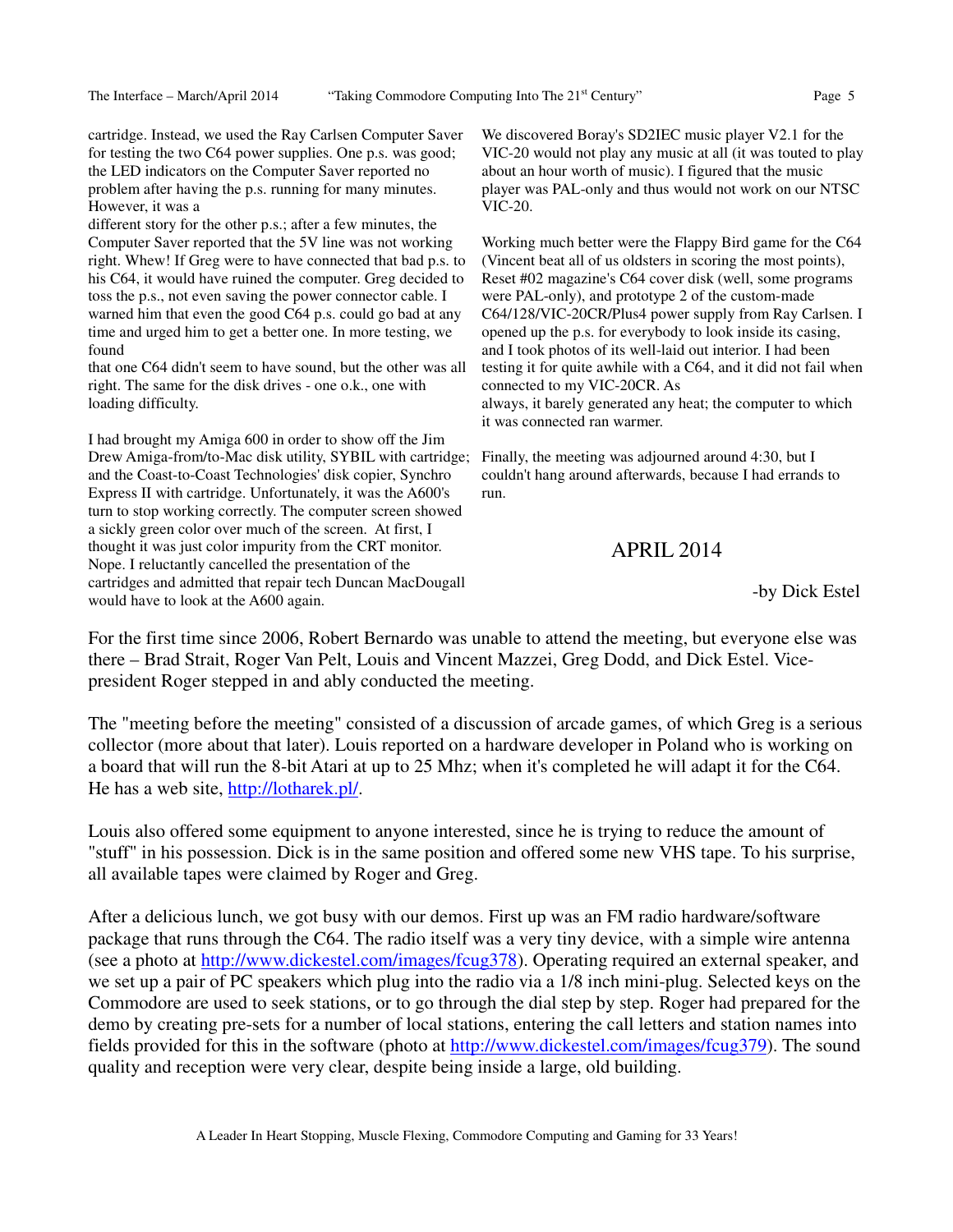Greg brought his Vectrex, a mini-arcade machine with a pull-out control panel (photo at http://www.dickestel.com/images/fcug373). The device had a vertical display, about six by ten inches. It took awhile for the video to come up, a condition other users have reported on-line, but once active it had a very sharp monochrome display. It used vector graphics and many games came with a plastic overlay which added some color. There is one built-in game, Minecraft (an Asteroids clone), and Greg brought two cartridges for us to look at, Scramble and Blitz, a football game.

There are many web sites with Vectrex info, including a Google discussion group at https://groups.google.com/forum/#!forum/rec.games.vectrex and a Wiki at http://en.wikipedia.org/wiki/Vectrex

We also looked at a new C64 multicart, whose name cannot yet be revealed. It included a number of games converted from the Max Machine, a Japanese Commodore computer that was produced after the VIC-20 and before the C64.

Continuing the game theme, Roger showed us a couple of games that he and his brother had typed in from a book of games a number of years ago. Several of us had done that, and we recalled the challenge of accurately typing lengthy strings of characters, with few actual English words.

As usual, the meeting ran overtime. Two different Amiga Kickstart ROM switchers were shown - a manually-switched one and a switcher activated with a Control-Amiga-Amiga keypress. Because of the high degree of interest by the club members and because the switchers are not available anywhere, Robert is considering a small production run of a clone. The members preferred the cheaper, easier-toproduce, manual switcher. Robert will get together with Greg Alekel of the Portland Commodore User Group and look into building the switchers.

Greg Dodd showed off his Amiga 2000, a replacement for the other one that failed two meetings ago. Robert provided the replacement, but the machine itself was rebuilt by Duncan MacDougall of The Other Group of Amigoids. In fact, Greg's failed machine was quickly repaired by Duncan and now sits back in storage.

Look For It!

Next Issue Out Sometime Around July  $4<sup>th</sup>$ !



# A HISTORY OF THE AMIGA

PART 7 –

## GAME ON!

-by Jeremy Reimer

The most powerful gaming platform

The Amiga started out its life as a dedicated games machine, and even though it grew into a full computer very quickly, it never lost its gaming

, Commodore Computing and Gaming for 33 Years!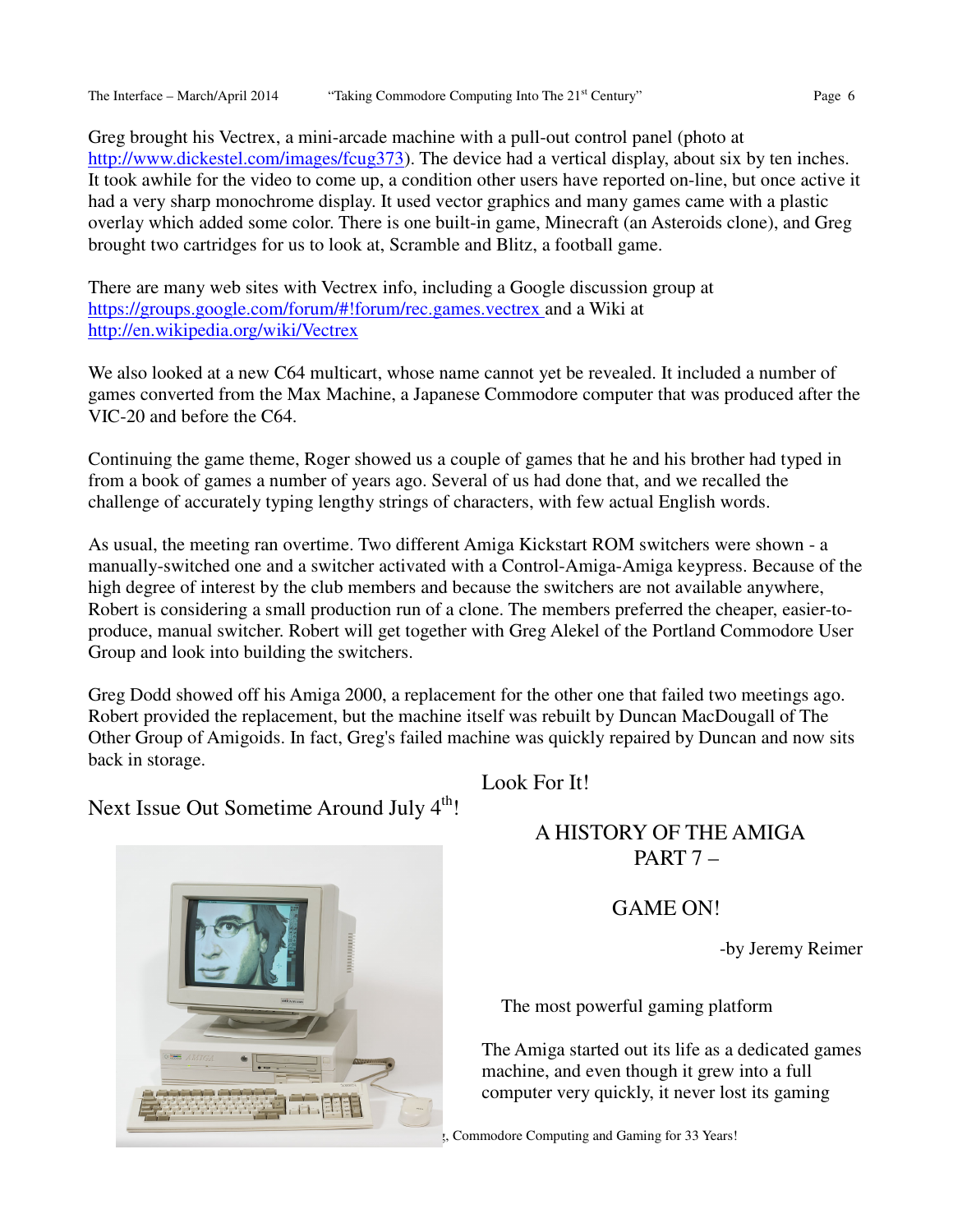side. The machine's 4096-color palette, stereosampled sound, and graphics acceleration chips made it a perfect gaming platform, and it didn't take long for game companies to start taking advantage of this power.

While the slow sales of the Amiga 1000 limited the number of games that developers were willing to make for the platform, when Commodore released the low-cost Amiga 500 in 1987, everything changed. Now the most powerful gaming computer was also one of the cheapest, and game companies jumped at the chance to showcase their talents on the Amiga.

Mind Walker by Commodore (1986)

One of the first games ever released for the Amiga was a quirky gem called Mind Walker, written by Bill Williams and published by Commodore itself. Williams started his game design career on the Atari 800, writing classics like Necromancer and Alley Cat. His games were always unique, combining off-the-wall situations with innovative game play.

Mind Walker puts the gamer in the role of a physicist who has lost his mind. Instead of resorting to drugs or therapy, the protagonist of the game decided to send his split ego into the depths of his own brain. Your job is to navigate this surreal landscape and uncover paths leading to deeper and deeper levels, with the ultimate goal of finding the hidden key to save your sanity.

Your alter ego jumps around on brightly colored square platforms of varying height — fortunately, you can't fall off. If you reach the end of the screen it instantly loads the adjacent area. Floating gold balls try to zap you with deadly searchlights, but you can zap most of them with bolts of electricity that you direct with the deft skill of a Sith Lord. Over some squares hover strange pyramids that transform your avatar from a man into a red wizard, a flying bug-like alien, or a sexy

seductress. Different forms are required to find different parts of the path, and keeping track of the whole operation requires careful consultation of the overhead map. If the character becomes hidden behind an overly-tall platform, the player can switch to one of four different views by hitting the letters N, S, E or W.

Once the path is complete, the game shifts to a three-dimensional view of a psychedelic tunnel. The player has to grab a translucent green door with his disembodied hands, which leads to the final level in which the character fends off fuzzylooking "bad thoughts" to find the next piece of his sanity.

The game has simple but evocative graphics that make good use of the Amiga's built-in hardware polygon drawing and area fills. Bill Williams had been a composer before he became a game designer, and the music he created for Mind Walker has an eerie, lyrical quality to it that fits perfectly with the game's theme. The game uses stereo pan effects to let the lightning bolts seem to sear across the room.

Like the Amiga itself, Mind Walker was unusual and thought-provoking.

Another unusual thing about the game was that it not only fit neatly on a single floppy disk, but it also had no copy protection and could be run directly from the Amiga's Workbench GUI. Furthermore, the game was multitasking-friendly, so you could easily run other applications in the background. Few Amiga games in the future would retain these qualities. Game developers, eager to squeeze out every last bit of power from the computer, would bypass the operating system and access the hardware directly. This allowed later titles to be much more graphically impressive, but at the cost of multitasking capabilities.

Bill Williams would continue writing games up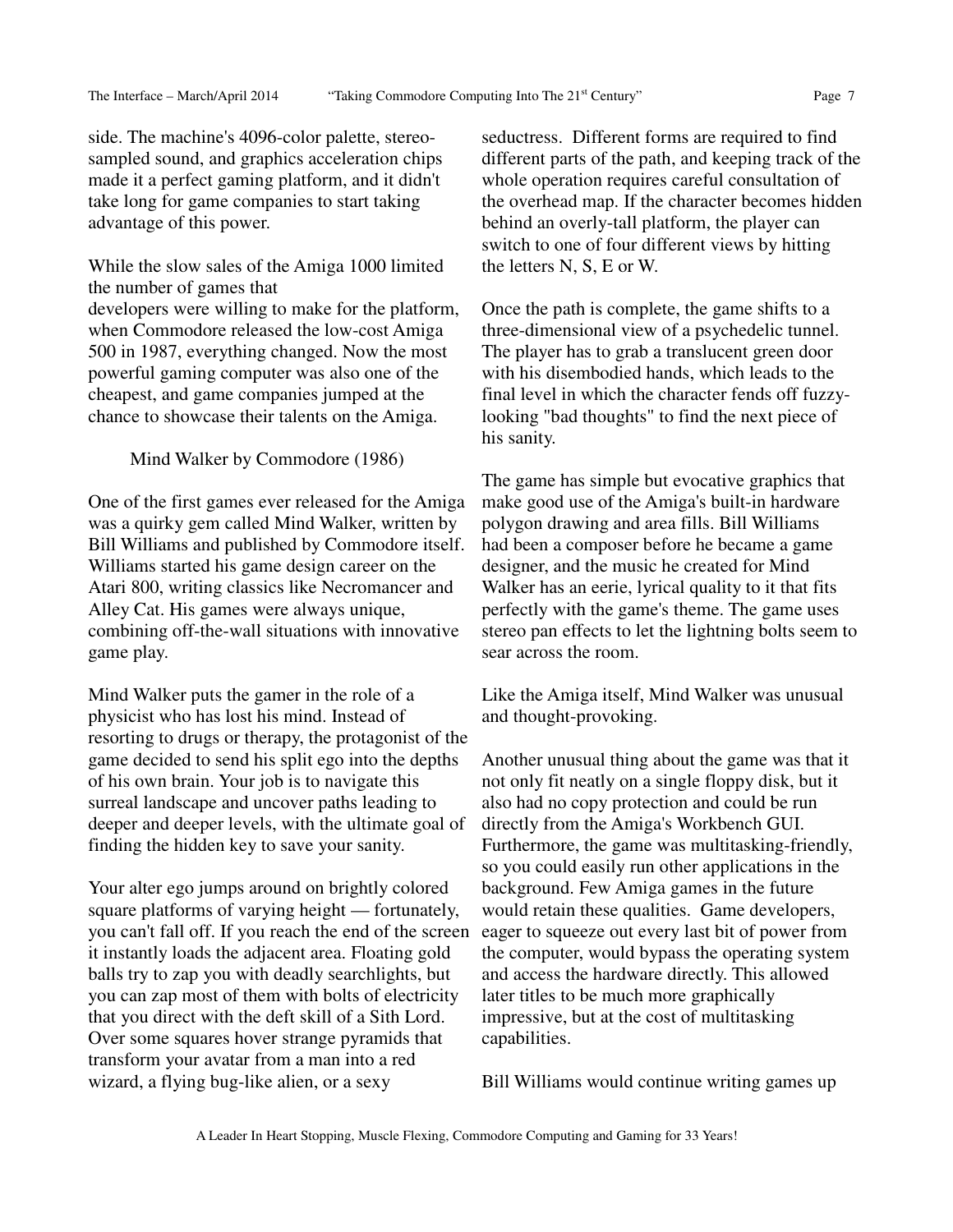until 1992, when corporate interference on the Super Nintendo title, Bart's Nightmare (he referred to it as "Bill's Nightmare"), caused him to leave the industry altogether and pursue a second career as a Lutheran pastor, picking up a master's degree in theology along the way.

Defender of the Crown by Cinemaware (1986)

Cinemaware was started by Robert and Phyllis Jacob in 1985. Their goal was to create games that had style and presentation that were evocative of movies. This was an ambitious goal back when most video games were simple shoot-em-up or maze-chasing affairs, but the advent of the Amiga gave the small company a chance to realize their dreams.

Defender of the Crown was their first title, and it showcased the power of the new platform. The scene: you are a Saxon baron of an English fiefdom in the Middle Ages, and the king has just been killed without a clear successor. You must fight other Saxons and Norman invaders to conquer England and become the new king.

The game was one of the first to feature gorgeous hand-painted loading screens to set up the action, and the game itself was just as beautiful. Each turn begins with a stylized birds-eye view of Britain. From this menu, the player can choose to attack a neighboring county, stage a raid on an enemy castle, stage a jousting tournament, or occasionally stage a daring rescue of a beautiful maiden. Robin Hood pops up from time to time as a non-player character who can be either an enemy or an ally.

As in many games of its era, winning can be frustratingly difficult. In the raid screen, for example, you control a single fighter who must cut down enemy after enemy while his compatriots merely keep the rest of them away. Jousting is only slightly less difficult than the real thing, requiring a steady hand on the mouse to position your lance in the right position at the right

moment. Winning a joust can gain your side honor points or even territory, depending on the initial stakes.

Defender of the Crown was an Amiga-only game at the outset, and was often used by dealers to showcase the platform to eager young gamers. Much of the credit for the game's success has to go to the game's artist, JimSachs. RJ Mical, who did some consulting work for the game, recalled his talent.

"Jim Sachs, what a god he is," marveled Mical. "Jim Sachs is amazing. These days everyone sees graphics like that because there are a lot of really good computer graphics artists now, but back then, 20 years ago, it was astonishing to have someone that good."

Because Cinemaware was a startup company running low on cash, and Defender was the first product, it was forced to release the game before it was completely finished. Later, ports of the game to the Nintendo Entertainment System, Commodore 64, IBM PC, and the Atari ST would fill out the missing parts, including a more substantial army attacking screen. The ports could not deliver the same sound and graphics quality of the Amiga version, however.

Cinemaware continued to publish innovative games until 1991, when over-extension and feature creep on the Cold War title, SSI, caused the company to declare bankruptcy. Two early employees of the company, Lars Fuhrken-Batista and Sean Vesce, got back together to create an updated version of the game called Robin Hood: Defender of the Crown for the PlayStation 2, Xbox, and Windows PCs in 2003.

RPGs come to the Amiga

Faery Tale by MicroIllusions (1986)

Faery Tale is one of those games that everyone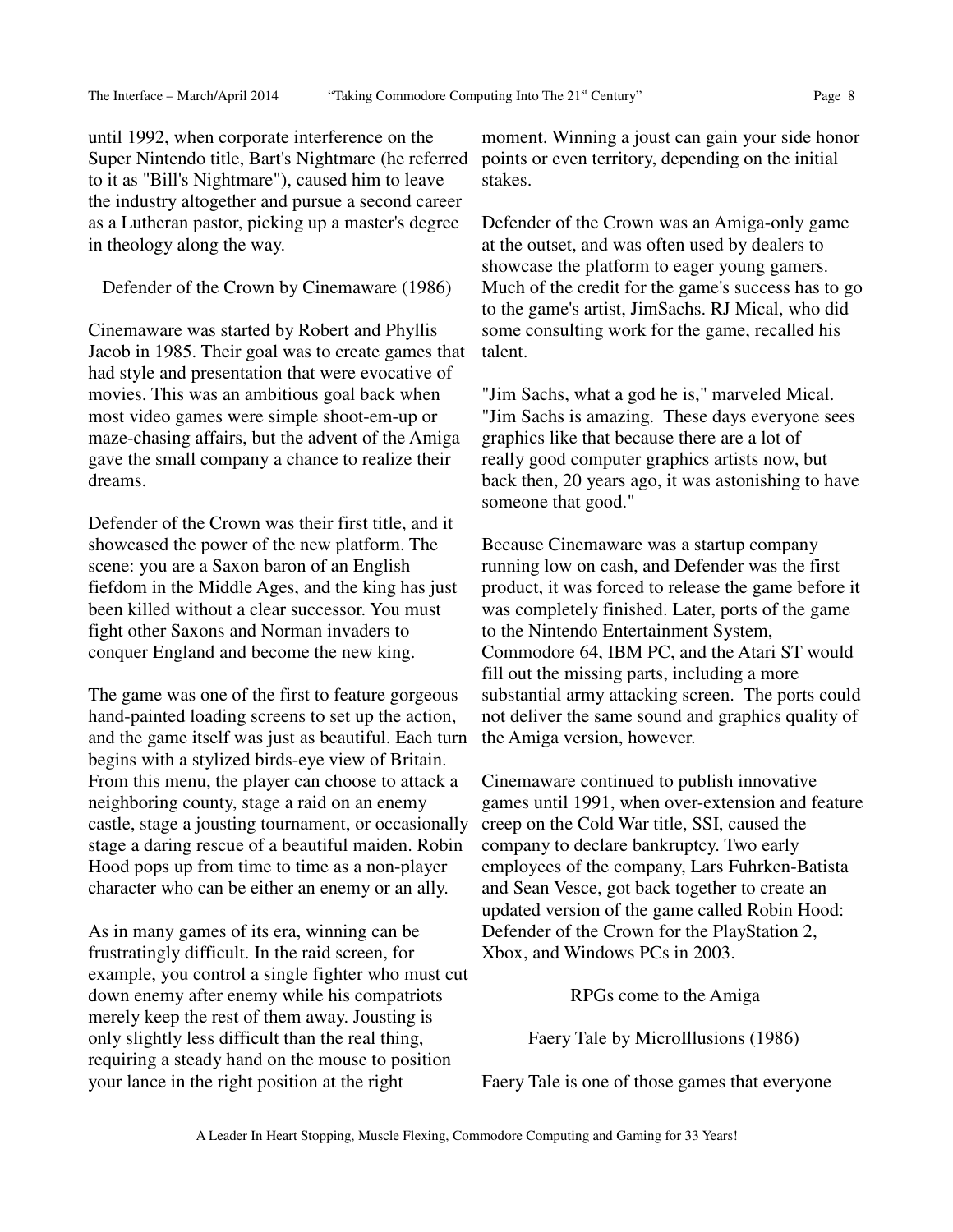who played it remembers. An fantasy role-playing game by MicroIllusions that featured a top-down view, Faery Tale resembles classics like the original Legend of Zelda and the Ultima series and contains a surprising amount of depth.

The game starts out by introducing the main characters via a virtual story book that slowly flips its pages. Three brothers, Julian, Philip, and Kevin have grown up in the small hamlet of Tambry in the land of Holm and are eager to explore the wider world. Julian, the bravest of the three, sets out first. The world, as in many RPGs, is inexplicably full of bandits, monsters, and undead creatures like skeletons. They often attack in groups that can easily overwhelm the player's character, especially with his initial armament of a small dagger. The action takes place in real-time, without turns or pauses, and surviving the game's early stages can be difficult.

If Julian dies, a small fairy will resurrect him, but after a number of deaths he becomes a ghost. The player is now transferred to Philip, who can talk to Julian's ghost and recover items from his body. If Philip fails, the quest is taken up by Kevin, who is the player's last hope. Fortunately, the game can be saved at any time.

Characters have various statistics that can be improved with time and training, as in many RPGs. Bravery reflects the player's strength, and Vitality his hit points (which go up at a slower pace as Bravery rises). There are also Kindness points that are required to talk with certain nonplayer characters. Unlike many role-playing games, Faery Tale lets the player attack innocent non-player characters, although because they then stay dead this is rarely a good idea. The player must also make sure he has packed enough food for his long journey, as hunger will slowly drain his Vitality.

Objects on the ground can be picked up, and treasure obtained can be traded in for better

weapons at the local shop. When the weapon is equipped, it is immediately visible on the player's character. Some items are magical, such as the Bird Totem that gives the player a birds-eye view of the map. There are colored keys to open certain locked doors, potions to restore health, and even trinkets to momentarily stop time in the heat of battle.

The game world is staggeringly large, and contains many surprises and twists, such as a giant turtle that the player can use to transport himself across the water. Later, to save the king's daughter from a horrible fate, the player must tame and fly a golden swan across an otherwise-impassable mountain range.

Despite having a fairly pedestrian fantasy plot (the player must accumulate five golden statues in order to open a portal to the Astral World and defeat the evil Necromancer) the game is still memorable more than twenty years later. I talked to my friend Domenico DiTomaso, and he recalled spending two happy months playing cooperatively with a friend to complete the game. "You could go anywhere," he said, marveling at the free-form game play that allowed the player to wander through the entire world without hitting a loading screen. "Just remember," he told me, "make sure you make a map when you enter the Dragon's Cave!"

#### Dungeon Master by FTL (1988)

Dungeon Master actually made its debut on the hated Atari ST platform a year before it was released for the Amiga. Because of this, the graphic quality was somewhat less than the Amiga was capable of producing, but the 3D first-person view made this dungeon crawl stand out from its competition. Although the graphics were largely unchanged in the port, the Amiga version did make good use of the custom sound chips. The stereo sound made monster noises seem to "pop out" in three dimensions, an important clue when enemies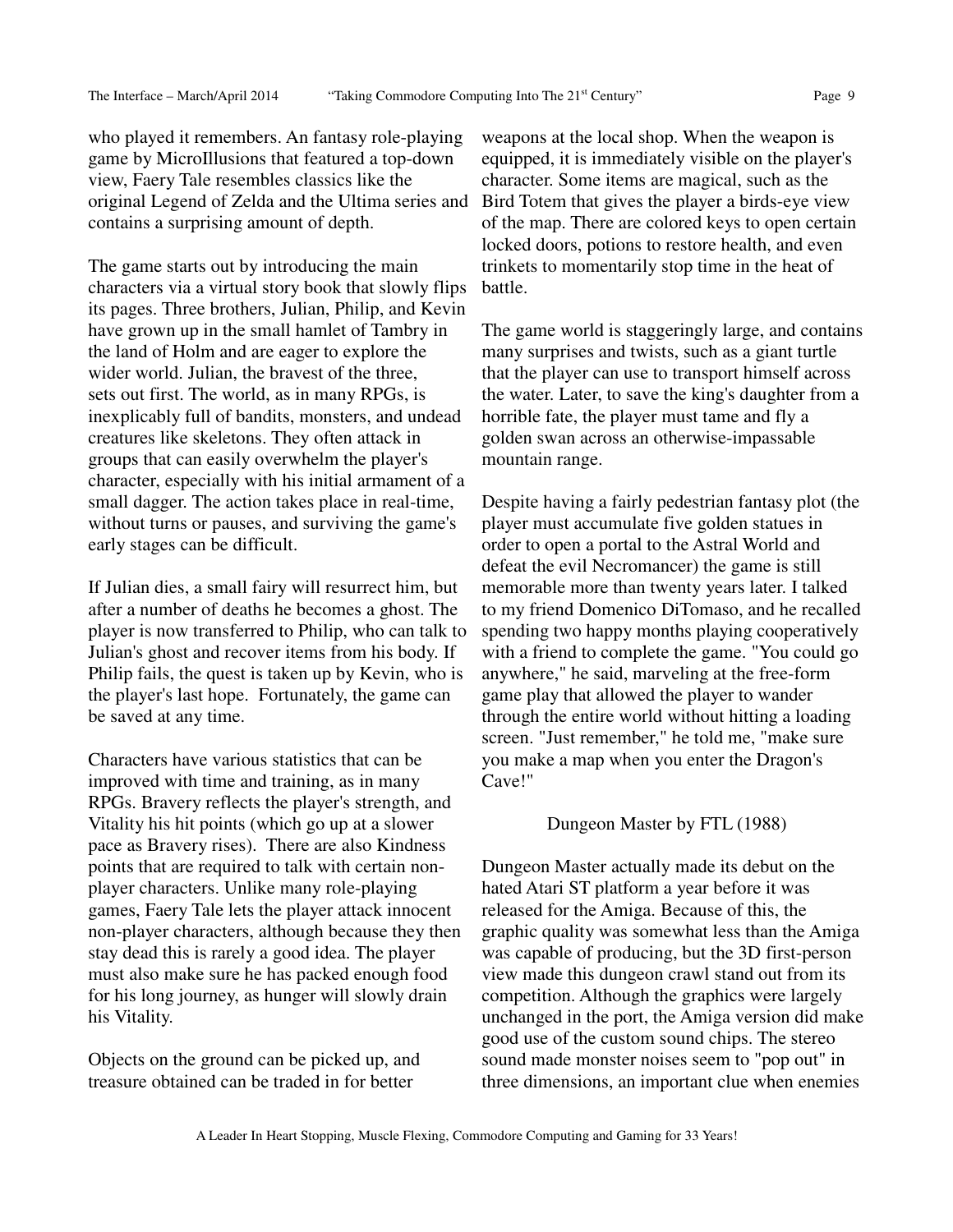could sneak up on the player from all directions. This advantage actually helped to sell Amiga 500s over Atari STs.

Dungeon Master was inspired by the crude threedimensional graphics found on the Ultima series of games whenever the player entered a dungeon. By placing the entire game in that setting, the designers at FTL Games could concentrate on improving the 3D graphics and game play experience.

The game started out at the entrance to the dungeon, with only one direction of movement possible: go inside! In the first level, the disembodied player wandered around a "Hall of Champions" consisting of many different portraits of heroes hanging on the walls. Moving up close to a portrait caused the character to magically appear as part of your party: you could have up to four characters in total. Unlike other dungeon crawls, there was no other character creation process: you took the pre-defined adventurers as they were. When you were ready, you took the stairs down...

All the action could be controlled with the mouse, from turning and moving to picking up objects. Clicking on an object moved it into an empty hand of the currently-selected character;you had to open an inventory screen to move the object into a backpack. Excess inventory could be thrown with the right mouse button, and it would sail forward across the dungeon. There were many puzzles, hidden levers, and secret doors to unlock. Clues could sometimes be found in notes that were scattered around the top levels of the dungeon.

Combat took place in real-time, with the player required to manually switch between characters to take a swing or cast a spell at a monster. The spell casting system was quite innovative: for example, to cast a fireball, the player mixed a fire symbol with a wing symbol. If one of your characters died (this happened to me early on when falling

through a trap door) you could pick up their bones and carry them around to a rebirth chamber.

There were 14 levels in total in Dungeon Master, and completing the last level involved slaying a demon master named Chaos, who looked like a cross between Darth Vader and Amadeus. Chaos could not be killed with normal weapons, and had to be trapped in a magical cage before he could be dispatched. There was a plot line hinted at in the game, and detailed in the manual, which was written by Nancy Holder, a novelist who has since written books for Buffy the Vampire Slayer, Sabrina, the Teenage Witch; and Smallville.

Dungeon Master inspired a ream of copycats, such as Eye of the Beholder and Captive. It was the primary inspiration for the ground-breaking 3D masterpiece, Ultima Underworld.

Vertical scrollers, too

Xenon II by The Bitmap Brothers (1989)

Xenon II was a sequel to the popular, verticalscrolling shoot-em-up game written by a company of Amiga fans called The Bitmap Brothers. Sequels were good to the Bitmap Brothers; the company's second version of its futuristic arena handball game, Speedball, was a huge commercial success and is remembered fondly to this day.

Before the advent of 3D shooters, one of the most popular types of game was the 2D scrolling shootem-up, a game usually set in space where the player controlled a single ship that was pitted against an endless fleet of oncoming enemy craft who couldn't shoot very quickly. The first arcade games had limited processing power and usually set the player against a simple backdrop of stars. Later games had more detailed backgrounds that could become obstacles all by themselves.

Xenon II's backgrounds and enemies were largely inspired by the arcade megahit, R-Type, which set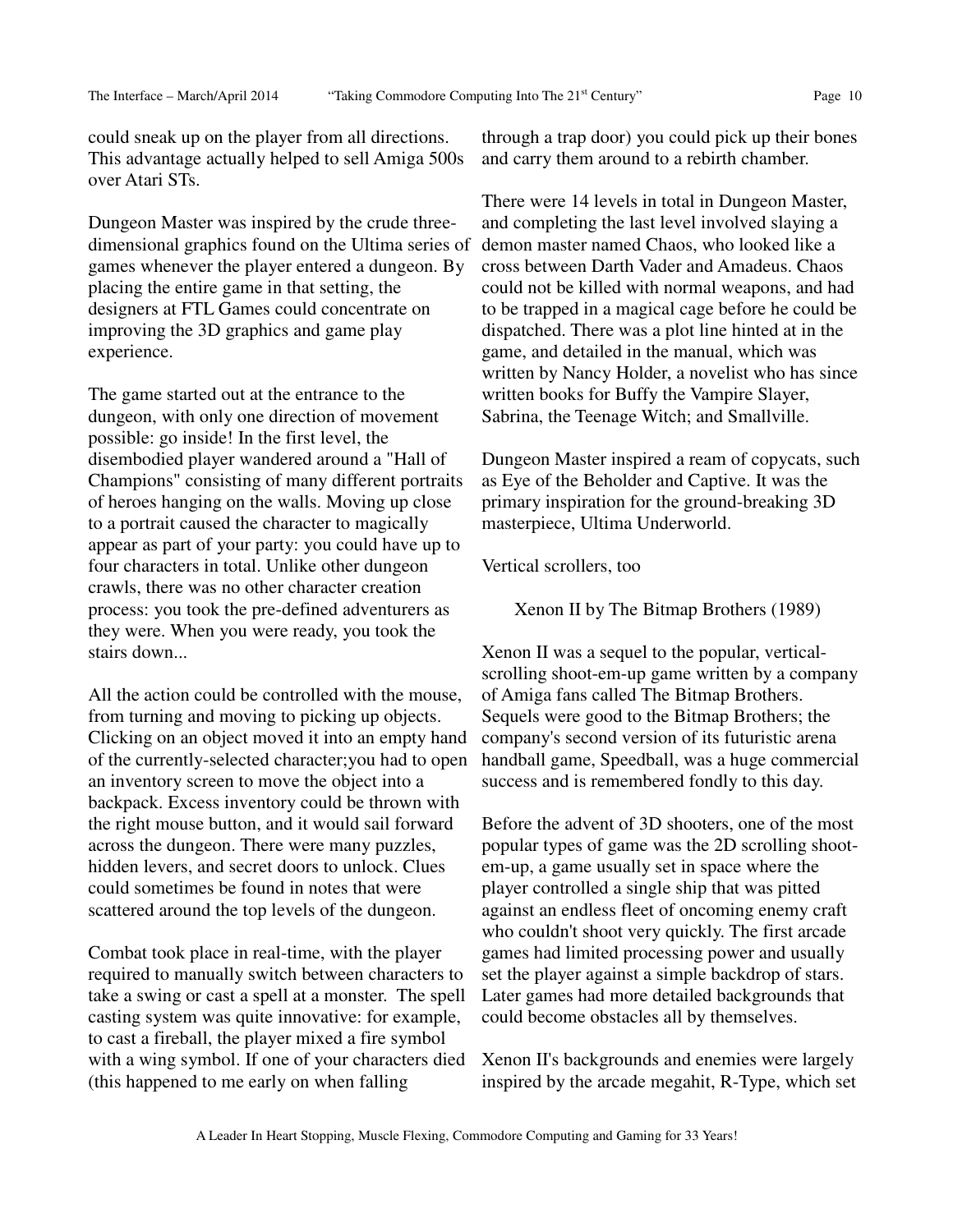the player against a strange and somewhat disgusting array of space-faring worms and other ugly-looking creatures. Xenon II had space worms and giant space trilobites to go along with the more standard-looking enemy space ships. Unlike R-Type, which scrolled from right to left, Xenon II kept the scrolling old-school and vertical. One difference: the player could scroll backwards for a short distance in a pinch.

At the end of each level, the player had the opportunity to visit a shop, tended by a cranky old alien. He would give some advice about each power-up available for purchase, but if you pestered him for too long, he would snark back: "What, do you want me to play the game for you too?"

Xenon II didn't contain any brilliant innovations or redefine the 2D scrolling shooter genre, but it did show that the Amiga was capable of delivering arcade-like experiences at home.

Shadow of the Beast by Psygnosis (1989)

While most of the Amiga games up until this time had been superior to ports on other computers, there still wasn't a game that conclusively blew away the competition and left no doubt about which was the superior game platform.

That is, until Psygnosis released Shadow of the Beast. A side-scrolling platform game in the vein of Super Mario Bros., Shadow of the Beast pushed the Amiga graphics chipset to its limits.

Back before 3D graphics technology, side-scrollers would often use a technique called parallax scrolling, where images in the background scrolled more slowly than those in the foreground to give the illusion of movement in a large world. Few consoles at the time had the power to scroll backgrounds at all (Super Mario had static backgrounds) but some arcade games would have two or maybe three levels of parallax scrolling.

Shadow of the Beast had up to twelve.

The enemies were no slouches either. Unlike the tiny sprites of other side-scrollers, monsters in Shadow of the Beast could fill up to half the screen.

Shadow of the Beast had an intriguing back-story. The game's protagonist was a man named Aabron who was kidnapped as a child by the evil beast lord Maletoth, and twisted through evil magic into a horrific man-beast to serve his new master. When this creature witnesses a man being executed, he remembers the man as his human father and his childhood memories come flooding back to him. Escaping from Maletoth, he is determined to seek his revenge.

Finishing the game's 12 levels was a frustratingly difficult task. The Beast, while powerful in his own right, seemed to be constantly on the edge of death. Not only were there other monsters to deal with, but the Beast also faced an endless barrage of deadly spike traps that rose from the ground, flying squadrons of spiked balls, and even giant floating eyes. The Beast started with 12 units of health, and each touch of an enemy would reduce his reserve by one. If it fell to zero, the game was over.

The graphics weren't the only part of the game that stood out. "What I remember foremost about Shadow of the Beast is the music," said Amiga owner Narendar Ghangas. "The game had a foreboding sense of atmosphere throughout and the moody strings really suited the dark nature of the game. I remember being totally captivated by the synthesized music — it was haunting."

While some panned Shadow of the Beast for putting graphical eye-candy over depth of game play, the game itself was a commercial success, and was later ported to platforms such as the Sega Genesis (minus much of the color palette and several layers of parallax scrolling). It also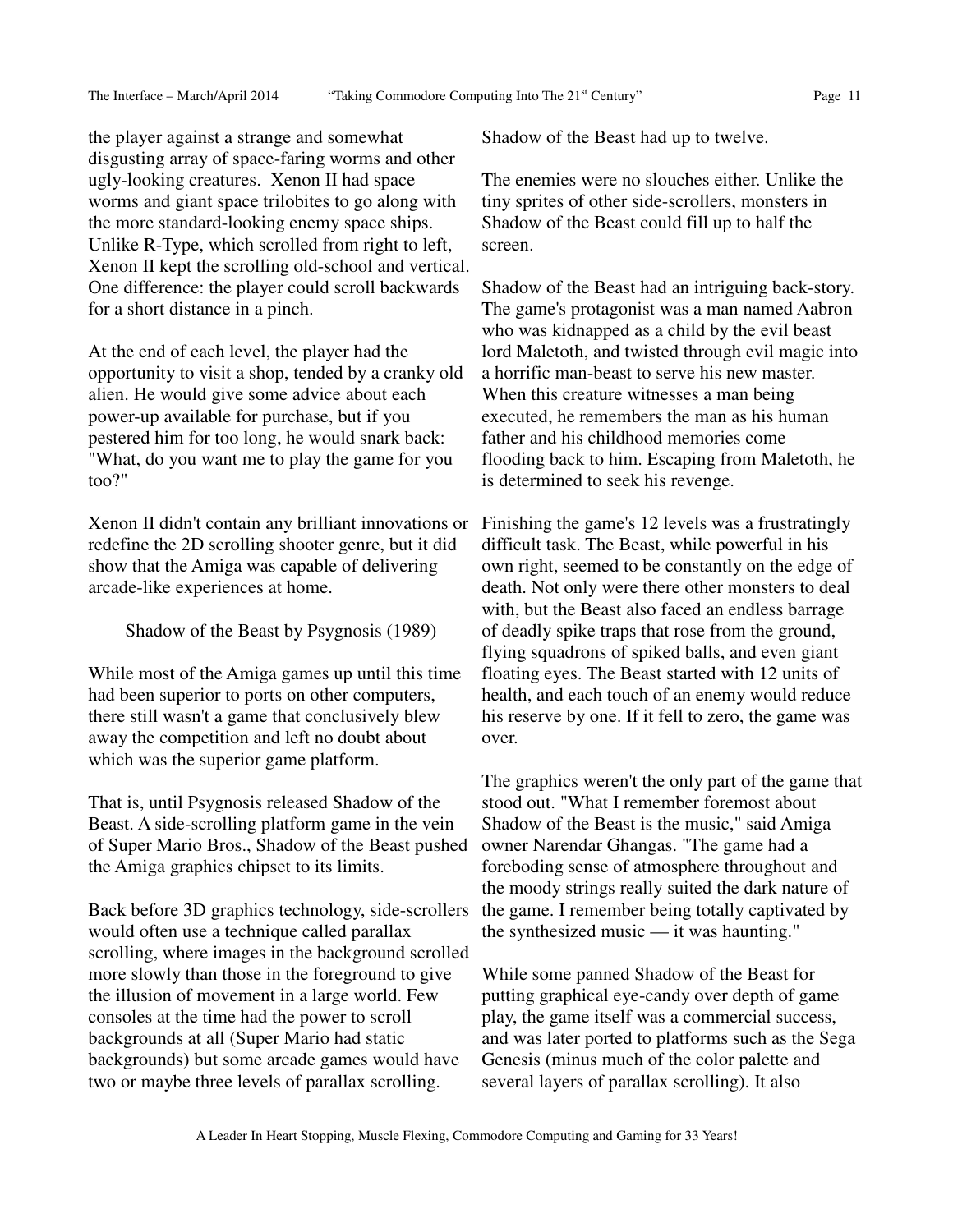spawned two sequels, the last of which could only be found on the Amiga.

#### Lemmings by Psygnosis (1991)

If there was a single game that could represent the Amiga experience, it would have to be Lemmings. Released by Psygnosis in 1991, it was quirky, fun, and addictive. Players controlled a large number of colorfully-clad, green-haired lemmings, who needed help getting from the start to the end of each level.

Without the user's assistance, the poor lemmings would usually walk straight off a cliff to their doom. Fortunately, the player could, with a click of the mouse, give certain key lemmings specific "jobs". One important job was the "halt" lemming, who stood with hands outstretched and flicked his head back and forth, causing any lemmings to reverse their direction when they ran into him. An umbrella-wielding lemming would sail softly down to the ground instead of falling to his death. There was even a suicidal lemming option, who would count down from five to zero, squeak "Oh no!" and then explode. Sometimes this sacrifice was necessary, other times it was just fun.

Other lemmings could be tasked as diggers, or to build ramps to help the rest of the group reach inaccessible locations. Having all these options would make completing any level a trivial exercise, but there was a catch: each level gave the player a limited number of jobs to hand out, and not all jobs were available on all levels. If the user got really frustrated, there was always the "nuclear" option: setting all lemmings to count down from five all at once. The resulting chorus of "oh no"s and subsequent total destruction was strangely cathartic.

Lemmings was incredibly popular, and the game became a symbol of sorts for the Amiga community. Gail Wellington, the director of Commodore Advanced Technical Support (CATS), once arranged for a whole group of Commodore employees to dress up as lemmings for a trade show. They had the whole thing covered: the purple outfits, the green hair, the appropriate stances, an umbrella, and even balloons filled with confetti for the inevitable "Oh No!" finale. They worried a bit about this last part: what would the people who had to clean up think of such a stunt? It turned out that their fears were unfounded: the cleaning staff was more than happy to tidy up the mess after being so thoroughly entertained.

While Lemmings was ported to other platforms, most notably the IBM PC, the Amiga version had superior sound and even some game play options that weren't available anywhere else: two players could play at once with each using a mouse, thanks to the Amiga's unique ability to have two rodents connected at the same time.

In 2007, Sony released a new version of Lemmings to its PlayStation Portable (PSP) system. With multiple ports to choose from, they decided on the Amiga code base as the basis for the game. Now a whole new generation could experience the delights of pushing little greenhaired creatures around.

Tune in for our next installment, when we'll look at the lives of some of the most popular Amiga game developers, such as Team 17, Psygnosis, and the Bitmap Brothers.

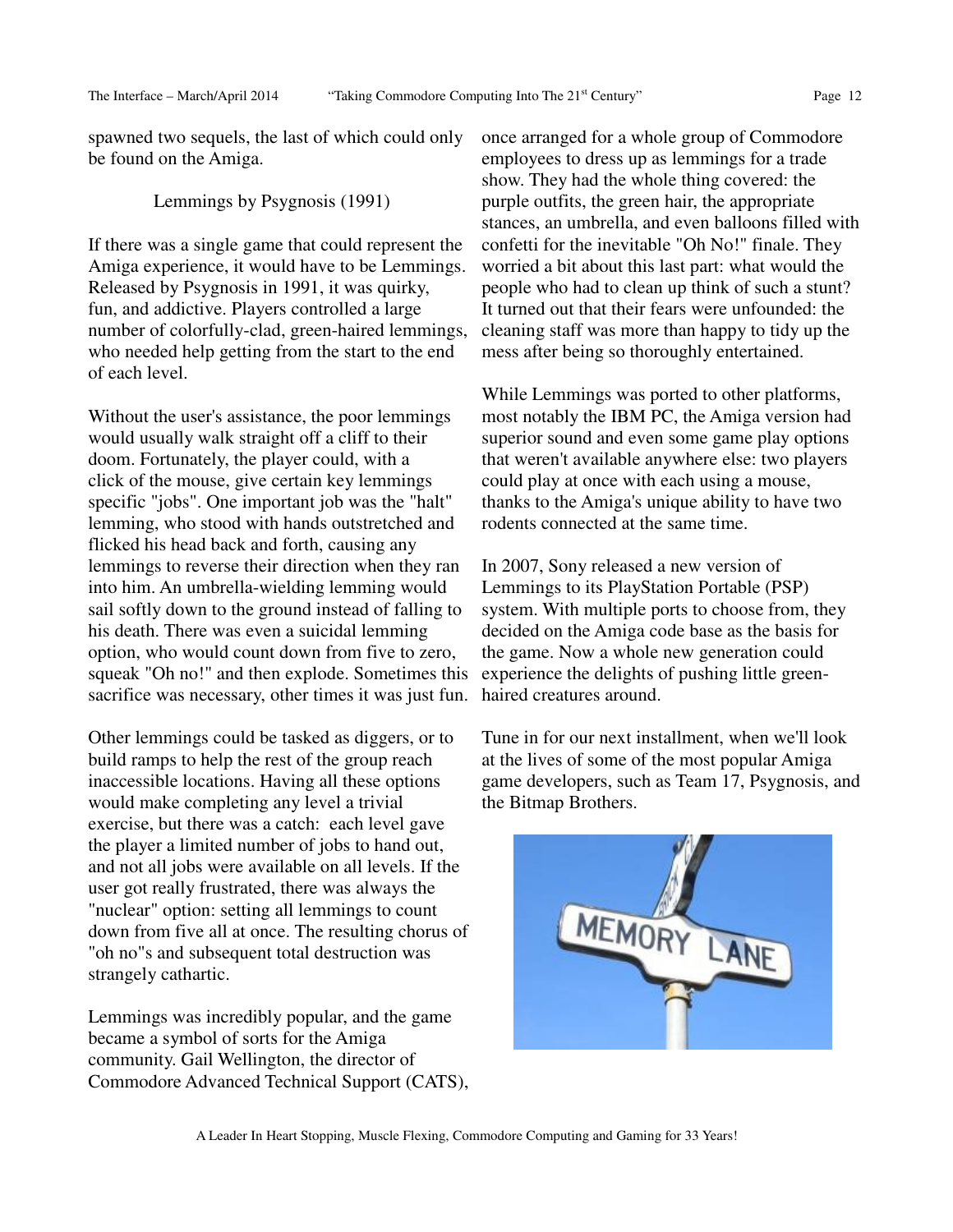-by Dick Estel

## INTRODUCTION

This is number eight of a limited series of articles saluting some of our past members, people who have made a significant contribution to the club. Our more recent members did not have the pleasure of knowing these men and women, many of whom have passed on. However, they made a lasting impression on the club and the author.

Questions and comments to our web address, info@dickestel.com, are welcome.

# DEL CONTRERAS

It would take an entire issue of the Interface to do justice to the contributions that Del Contreras made to the group. For many years he was our technical expert, repairman and general advisor on the inner workings of our favorite computers. He operated a repair business out of his home, and was always ready to help members who were having problems, even the notorious "intermittent problems" that I often plagued him with.

Del was born in Gallup NM in 1921 and studied radio in high school. He became a civilian employee of the Department of Defense Signal Corps, repairing electronic equipment. During World War II he joined the Army, working as a radio technician, and later as an artillery Forward Observer in the Pacific.

In later years he had variety of occupations, traveling as a salesman for Motorola for ten years, and then operating a TV and appliance store. He also worked with his mother, who owned Zenny's Restaurants, a very popular eatery in the 1950s and 60s with two locations, open 24 hours. In still another career change, he worked for ten years as

a new car salesman, mostly for Toyota .

In retirement, in addition to computer repair, he built and repaired golf clubs, and was a regular player until his late 80s. He also developed an interest in genealogy and did extensive research, tracing his ancestry to Spanish explorers who came into New Mexico in the 1500s.

He and his wife Lupe had five children, one of whom followed Del into the computer industry.

Although he is no longer active in the club, he still does some repair work, for family only. In recent conversations Del has continued to show an interest in what is happening with FCUG, and has been willing to provide advice and information on computers.

#### **2013 FCUG Financial Report Checking IN**

| <b>Starting Balance 1/1/12</b> | 1,559.14   |
|--------------------------------|------------|
| Donations to FCUG              | 12.00      |
| Donations for CommVEx          | 0.00       |
| Dues                           | 72.00      |
| <b>VCR &amp; DVD Sales</b>     | 0.00       |
| Other Sales                    | 1.00       |
| Transfer from cash             | 3.50       |
| Interest                       | 0.83       |
| <b>Total Checks IN</b>         | 1,648.47   |
| <b>Checking OUT</b>            |            |
| <b>Transfer to Savings</b>     | 0.00       |
| Dinner/Picnic                  |            |
| Newsletter                     |            |
| <b>Bank Fees</b>               | 0.00       |
| Charitable donations           | 75.00      |
| Motel for guests               |            |
| <b>Total Checks OUT</b>        | \$75.00    |
| <b>Checking Balance</b>        | \$1,573.47 |
| <b>Cash IN</b>                 |            |
| <b>Starting Balance 1/1/12</b> | \$96.78    |
| Dues                           | \$48.00    |
| Raffle                         | \$0.00     |
| <b>VCR &amp; DVD Sales</b>     | \$0.00     |
| <b>Other Sales</b>             | \$30.00    |